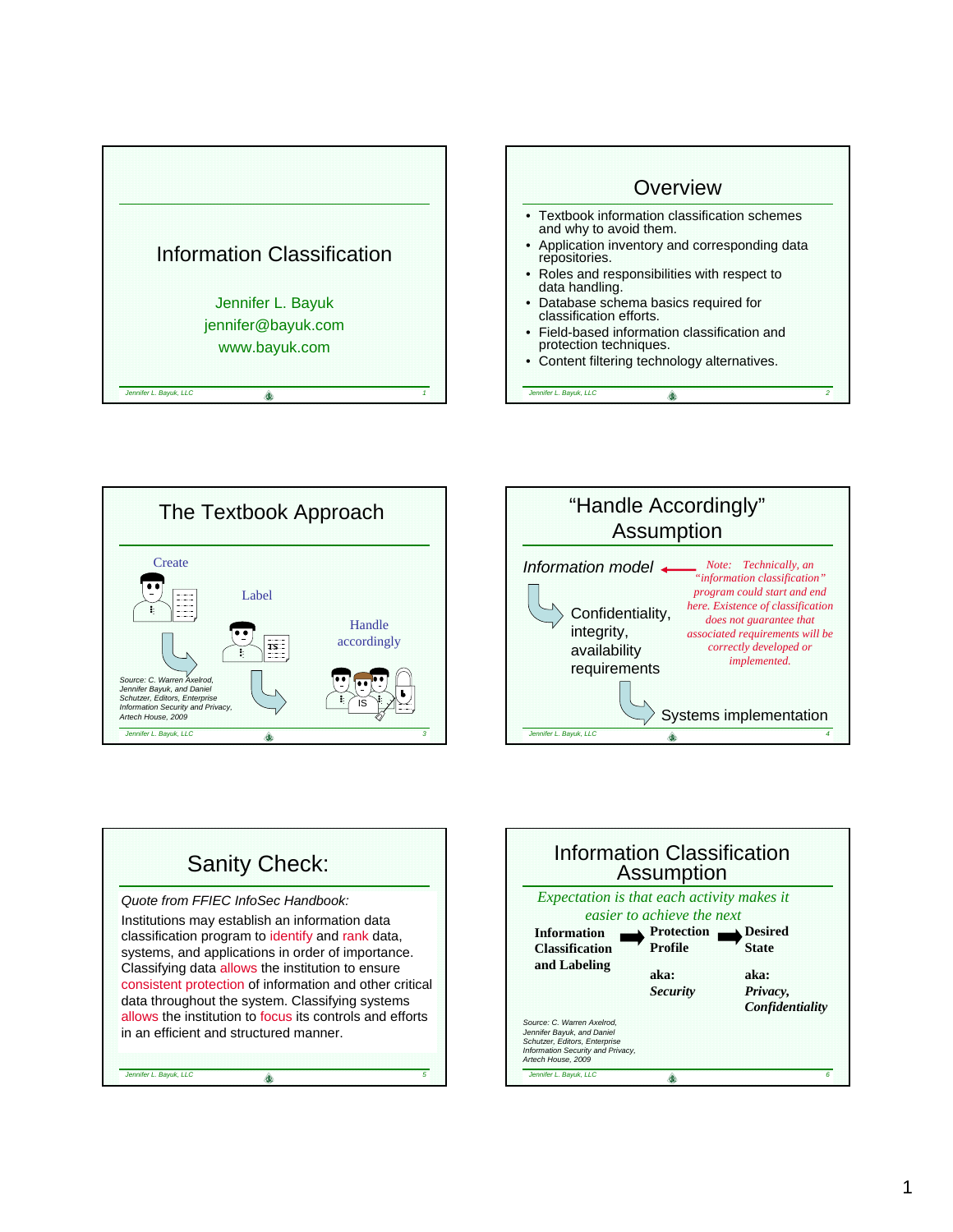| <b>Historical Practices</b>             |                                                              |                                                                                                                                   |                                                |  |  |
|-----------------------------------------|--------------------------------------------------------------|-----------------------------------------------------------------------------------------------------------------------------------|------------------------------------------------|--|--|
| Model                                   | Example                                                      | <b>Protection Profile</b>                                                                                                         | <b>Desired state</b>                           |  |  |
| Military                                | Top Secret,<br>Secret,<br>Confidential.<br>Public            | System access<br>according to level,<br>no read up, no<br>write down                                                              | Confidentiality                                |  |  |
| Common<br><b>business</b><br>adaptation | Mission critical,<br>process-critical,<br>non-public, public | Periodicity of<br>access list and<br>change control<br>audits on systems<br>containing data is<br>increased<br>according to level | Confidentiality,<br>Integrity,<br>Availability |  |  |

## Military Requirements for Protection Profile

- *Require all information to be labeled as it is created*
- *Store it only on systems that support these requirements:*
	- Prevent those at higher level from changing information at lower level (without an authorized change verification procedure)
	- Prevent those at lower level from reading information at higher level

*Jennifer L. Bayuk, LLC* **8** *(source: Amoroso, Fundamentals of Computer Security Technology, 1994)*







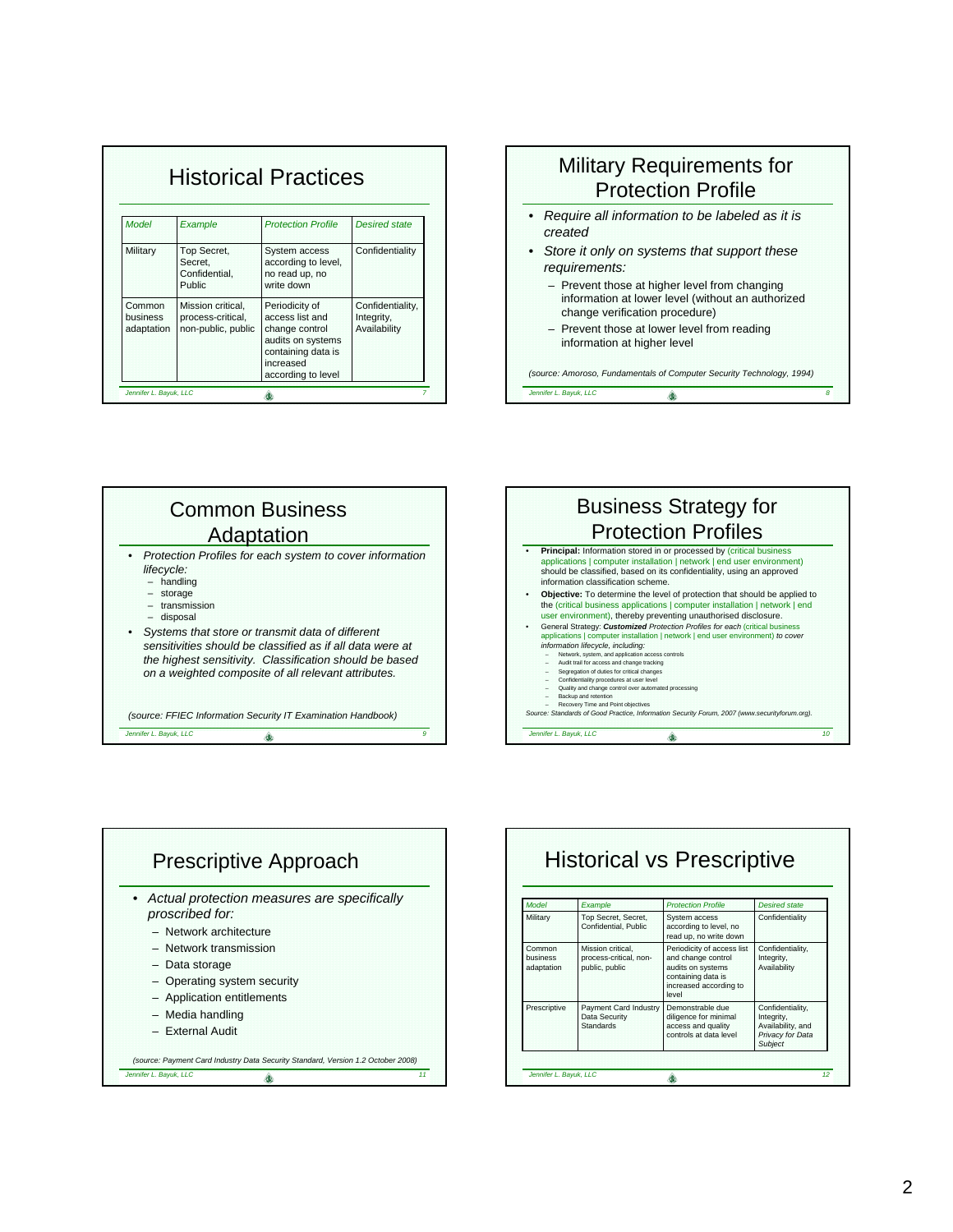| <b>Implementation Approach</b>               |                                                                                                              |                                                                                                                                                         |  |  |  |
|----------------------------------------------|--------------------------------------------------------------------------------------------------------------|---------------------------------------------------------------------------------------------------------------------------------------------------------|--|--|--|
| Model                                        | Example                                                                                                      | <b>Implementation Approach</b>                                                                                                                          |  |  |  |
| Military<br>Common<br>business<br>adaptation | Top Secret, Secret,<br>Confidential, Public<br>Mission critical.<br>process-critical, non-<br>public, public | TopSecret always gets more security<br>than secret, secret gets more than<br>confidential, and public gets the least<br>amount of security.             |  |  |  |
|                                              |                                                                                                              | Mission critical always gets more<br>security than process-critical, process<br>gets more than non-public, public gets<br>the least amount of security. |  |  |  |
| Prescriptive                                 | <b>Payment Card</b><br><b>Industry Data</b><br><b>Security Standards</b>                                     | Some data fields get more security than<br>others, even though they are not<br>necessarily more critical to the<br>organizational mission.              |  |  |  |



| processed, or<br>transmitted.   | <b>Data Element</b>             | Storage<br>Permitted | Protection<br>Required | <b>PCI DSS</b><br>Reg. 3.4 |
|---------------------------------|---------------------------------|----------------------|------------------------|----------------------------|
| <b>Cardholder Data</b>          | Primary Account<br>Number (PAN) | <b>YES</b>           | <b>YES</b>             | <b>YES</b>                 |
|                                 | Cardholder Name'                | <b>YES</b>           | YES*                   | NO.                        |
|                                 | Service Code                    | YES                  | YES*                   | NO <sub></sub>             |
|                                 | Expiration Date*                | YES                  | YES*                   | NO <sub></sub>             |
| Sensitive Authentication Data** | Full Magnetic Stripe            | NO.                  | N/A                    | N/A                        |
|                                 | CVC2/CVV2/CID                   | NO.                  | N/A                    | N/A                        |
|                                 | PIN / PIN Block                 | NO.                  | N/A                    | N/A                        |





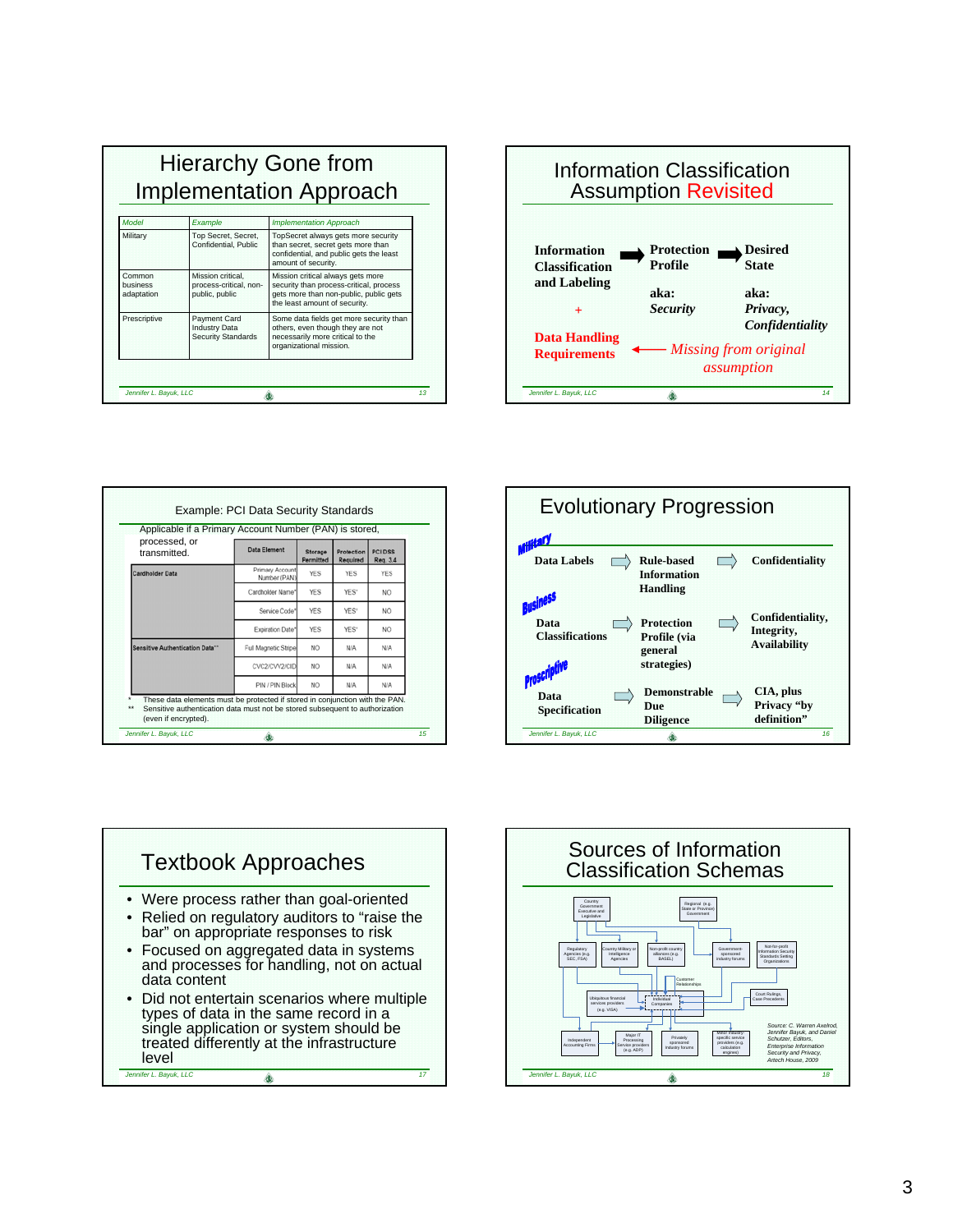









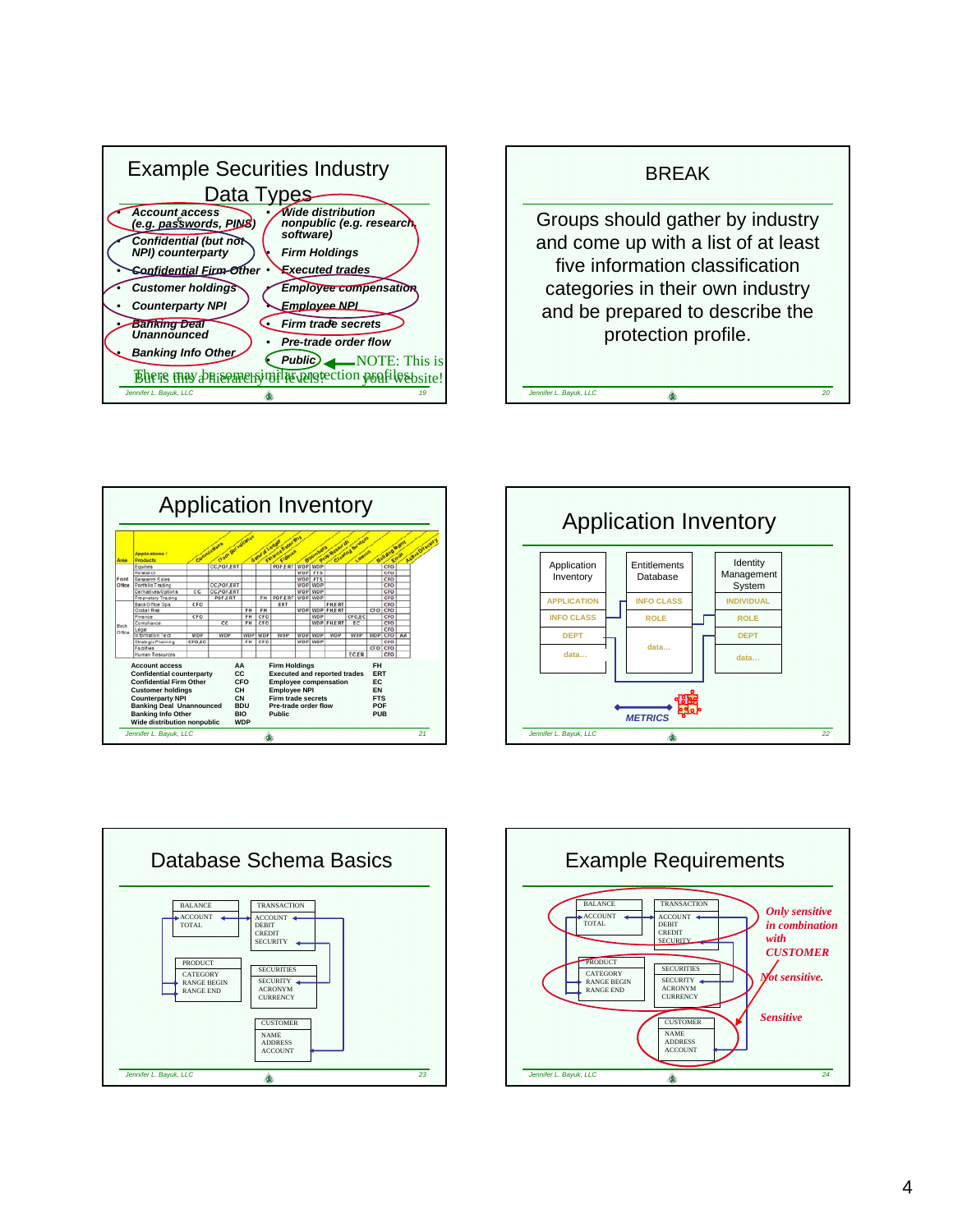









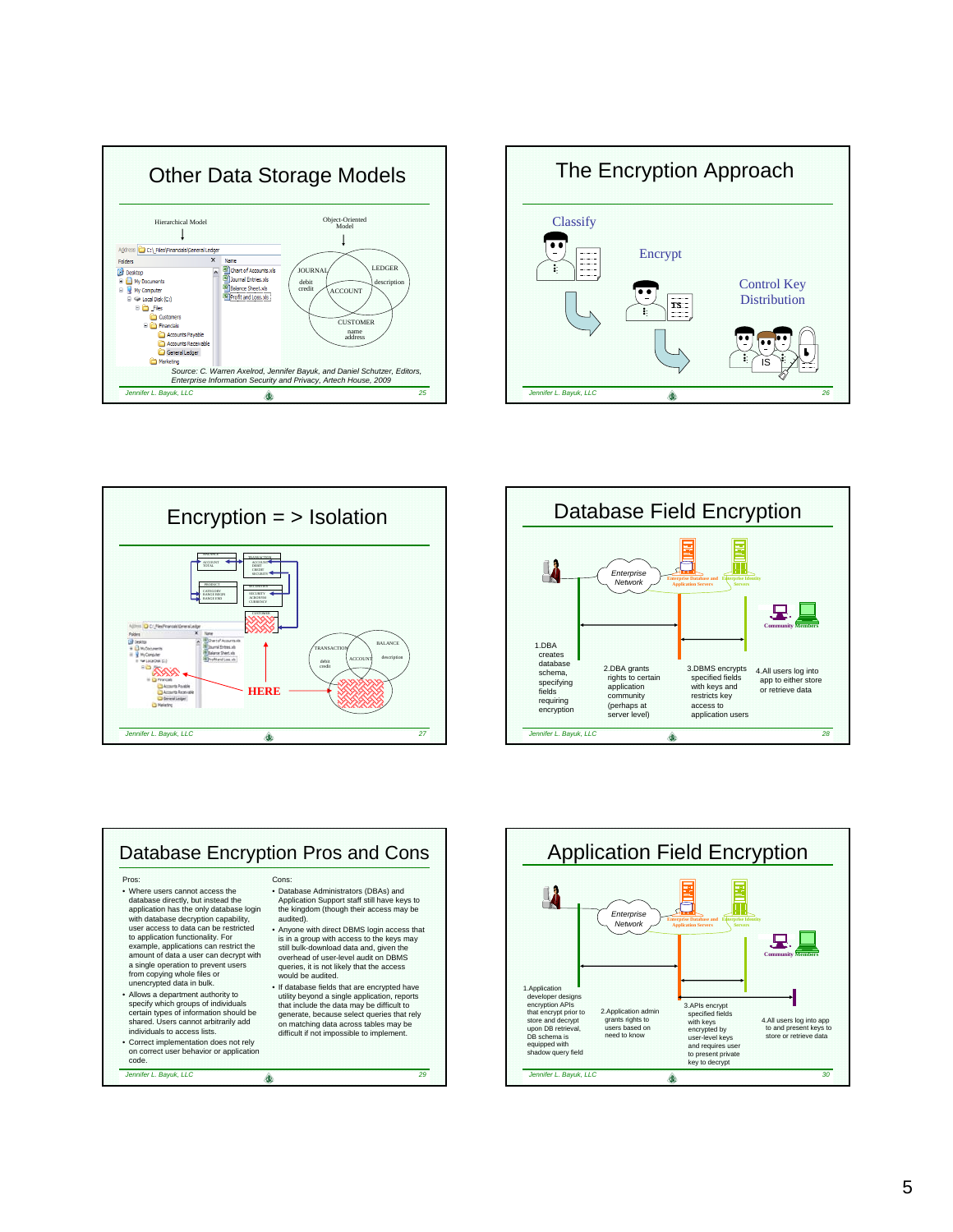## Application Level Pros and Cons Pros: • Allows user access to data to be restricted to application functionality without exception. For example, applications can restrict the amount of data a user can decrypt with a single operation to prevent users from copying whole files or unencrypted data in bulk. • Allows a department authority to specify which groups of individuals certain types of information should be shared. Users cannot arbitrarily add individuals to access lists. • DBA can be prevented from accessing decryption keys by storing them on alternative technology, so Cons: • The correct implementation relies on correct application source code. A rogue developer could allow excessive access to data by putting back-doors in the code. However, they could not grant access to data to anyone that did not have access to the application. • If database fields are encrypted that have utility beyond a single application, all applications and reports that use them must rely on the shadow field to specify records. If the shadow field becomes corrupted (perhaps via a bug in the application source code), the only way to recreate the data would be to decrypt and recreate all the encrypted records and shadow fields.

*Jennifer L. Bayuk, LLC 31*

administrative access to data would require multiple administrators to collude to violate policy.

## *Jennifer L. Bayuk, LLC 32* •.•.•. Create Pattern **Detect** Alert on Policy Violation The Pattern-Filter Approach  $\sum_{i=1}^{n}$ •.•.•.  $\frac{1}{s}$  is  $\frac{1}{s}$  is